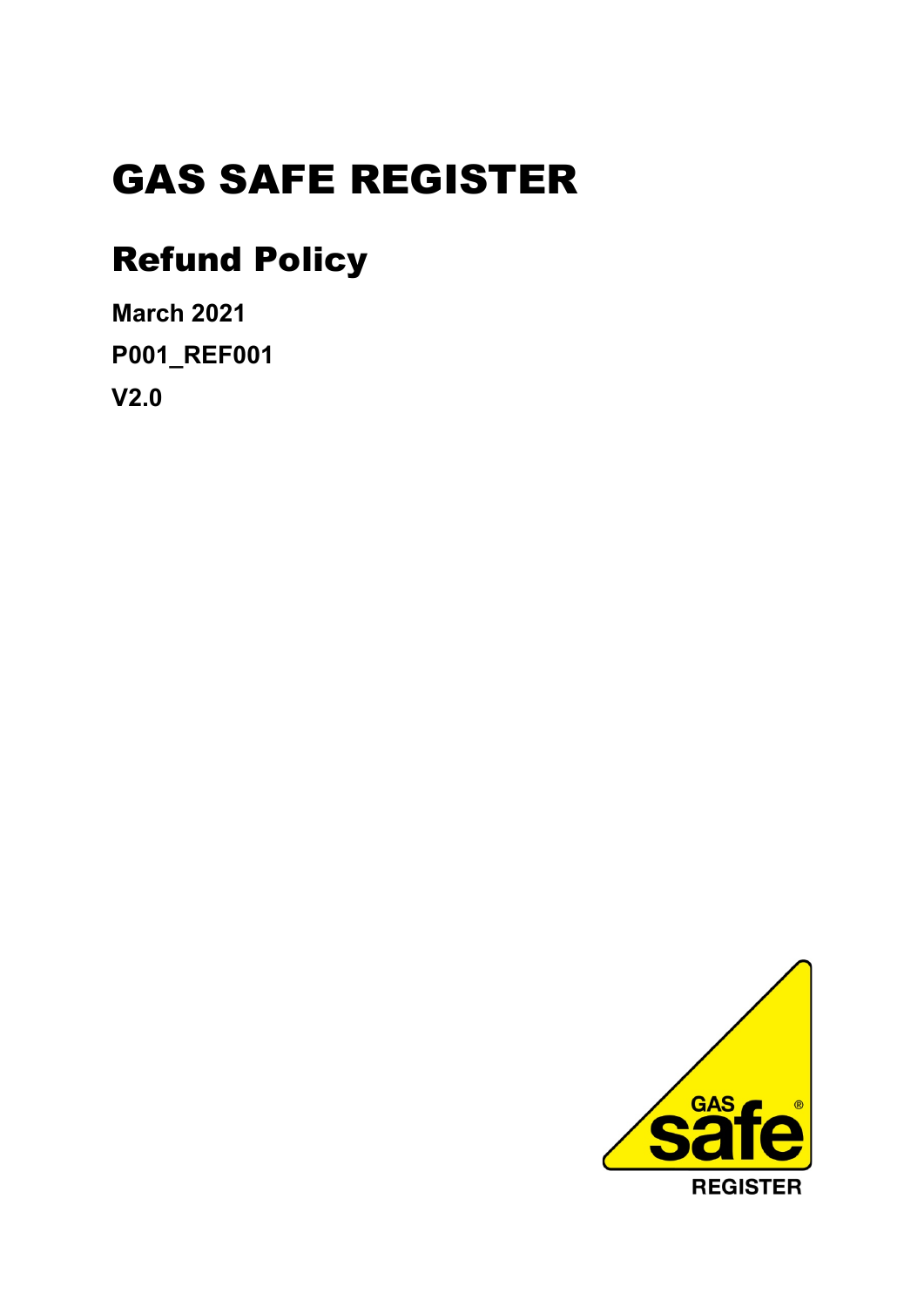## **Contents**

| 3 Refund due to breavement / serious illness / compassionate reasons 3                         |  |
|------------------------------------------------------------------------------------------------|--|
| 3.1                                                                                            |  |
| 3.2                                                                                            |  |
|                                                                                                |  |
| 4.1                                                                                            |  |
| 4.2                                                                                            |  |
|                                                                                                |  |
| 5.1                                                                                            |  |
| 5.2                                                                                            |  |
| 5.3                                                                                            |  |
|                                                                                                |  |
| 6.1                                                                                            |  |
| 6.2                                                                                            |  |
|                                                                                                |  |
| 7.1                                                                                            |  |
| 7.2                                                                                            |  |
| 8 Requests for refund of registration fees where a change of trading title has been refused. 5 |  |
|                                                                                                |  |
|                                                                                                |  |

**\_\_\_\_\_\_\_\_\_\_\_\_\_\_\_\_\_\_\_\_\_\_\_\_\_\_\_\_\_\_\_\_\_\_\_\_\_\_\_\_\_\_\_\_\_\_\_\_\_\_\_\_\_\_\_\_\_\_\_\_\_\_\_\_\_\_\_\_\_\_\_\_\_**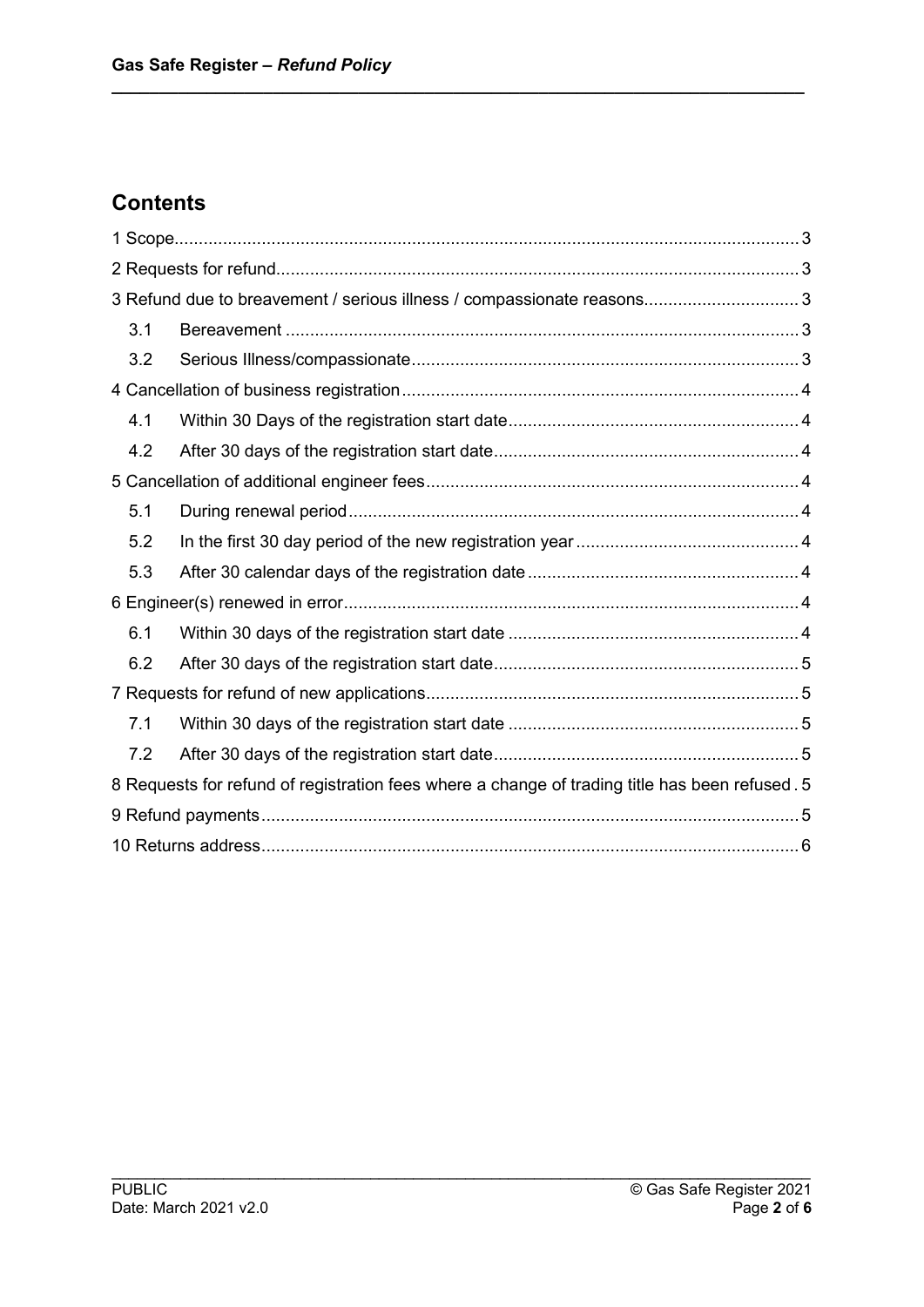## <span id="page-2-0"></span>**1 SCOPE**

The aim of this Policy is to provide a fair, consistent, and structured process for reviewing requests for the refund of registration fees and charges by Registered Businesses. Refunds will only be made following a full examination of the facts underlying the request for the refund and approval in accordance with this policy.

**\_\_\_\_\_\_\_\_\_\_\_\_\_\_\_\_\_\_\_\_\_\_\_\_\_\_\_\_\_\_\_\_\_\_\_\_\_\_\_\_\_\_\_\_\_\_\_\_\_\_\_\_\_\_\_\_\_\_\_\_\_\_\_\_\_\_\_\_\_\_\_\_\_**

The fees for registration and other charges relating to the Registered Business are outlined on the Gas Safe Register website at:

<https://www.gassaferegister.co.uk/help-and-advice/becoming-registered/registration-fees/>

## <span id="page-2-1"></span>**2 REQUESTS FOR REFUND**

All requests for refunds must be submitted in writing to [enquiries@gassaferegister.co.uk](mailto:enquiries@gassaferegister.co.uk) using the word Refund in the subject header, or by letter to:

PO Box 6804 **Basingstoke** RG24 4NB

Requests should clearly explain the reasons and circumstances for seeking reimbursement as set out in the following pages.

## <span id="page-2-2"></span>**3 REFUND DUE TO BREAVEMENT / SERIOUS ILLNESS / COMPASSIONATE REASONS**

#### <span id="page-2-3"></span>**3.1 BEREAVEMENT**

A written request from the beneficiary or solicitor confirming that the executor of the will is entitled to apply for the refund on behalf of the beneficiary and a copy of the death certificate is required where appropriate. A pro-rata refund can be offered.

#### <span id="page-2-4"></span>**3.2 SERIOUS ILLNESS/COMPASSIONATE**

A written request from the registered business outlining the reasons why they are applying for a refund is required. Please be aware that if the application relates to a serious illness, additional evidence to support the request may be required.

Where a new application fee has been paid the pro-rata refund will be calculated on the registration fee element only. However, where the registration has been activated for less than 30 days, a full refund less the cost of any ID cards will be applied.

\_\_\_\_\_\_\_\_\_\_\_\_\_\_\_\_\_\_\_\_\_\_\_\_\_\_\_\_\_\_\_\_\_\_\_\_\_\_\_\_\_\_\_\_\_\_\_\_\_\_\_\_\_\_\_\_\_\_\_\_\_\_\_\_\_\_\_\_\_\_\_\_\_\_\_\_\_\_\_\_\_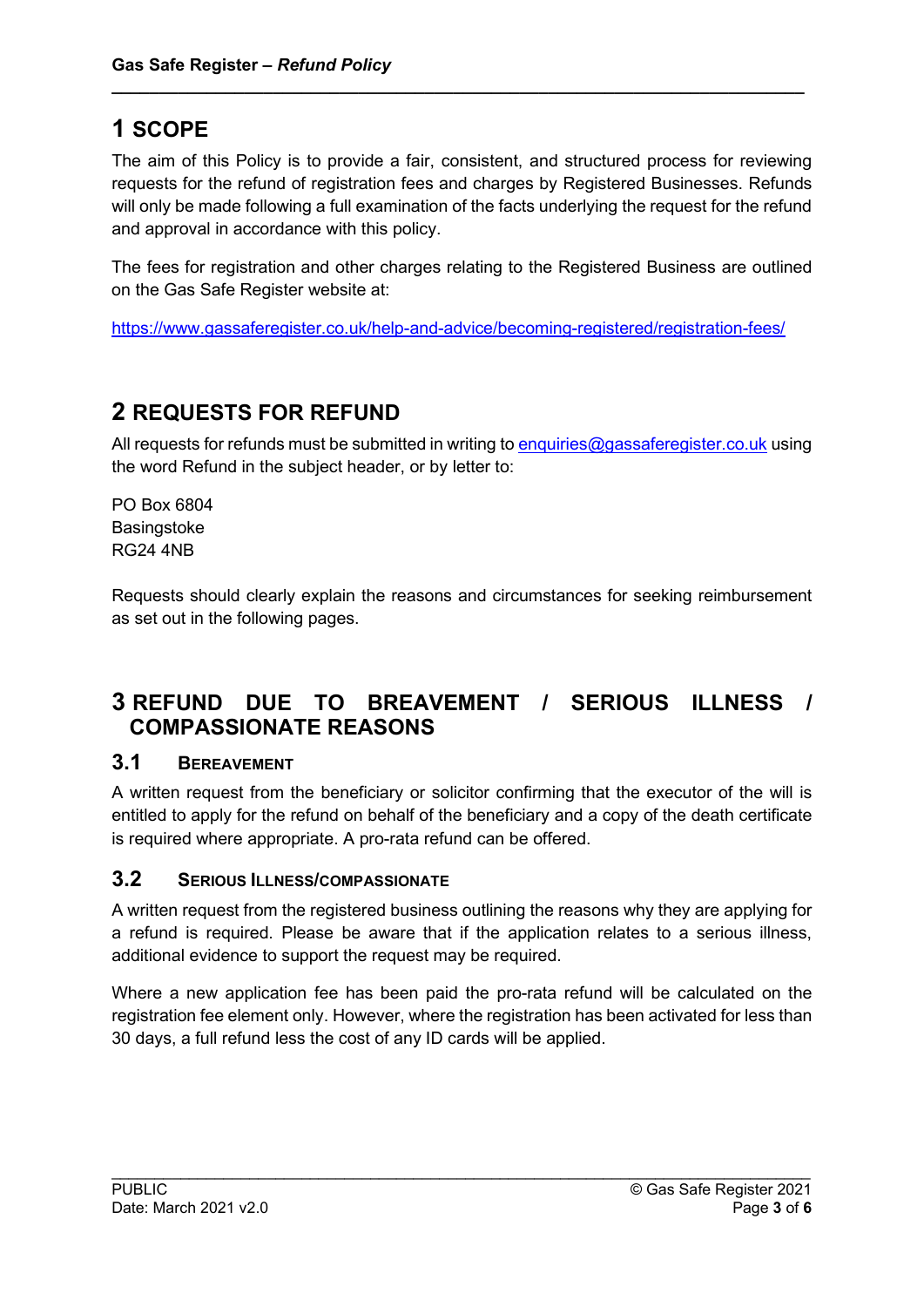## <span id="page-3-0"></span>**4 CANCELLATION OF BUSINESS REGISTRATION**

#### <span id="page-3-1"></span>**4.1 WITHIN 30 DAYS OF THE REGISTRATION START DATE**

If a business renews in error, or ceases to trade, a pro rata refund of the fee paid, less the cost of any ID cards and fulfilment will be considered.

**\_\_\_\_\_\_\_\_\_\_\_\_\_\_\_\_\_\_\_\_\_\_\_\_\_\_\_\_\_\_\_\_\_\_\_\_\_\_\_\_\_\_\_\_\_\_\_\_\_\_\_\_\_\_\_\_\_\_\_\_\_\_\_\_\_\_\_\_\_\_\_\_\_**

Reimbursement will be made upon receipt of all ID cards issued and the registration certificate. It is the businesses responsibility to ensure that all issued ID cards and the registration certificate are returned, proof of postage may be required to validate.

ID cards and registration certificates should be returned to the address provided in section 10.

#### <span id="page-3-2"></span>**4.2 AFTER 30 DAYS OF THE REGISTRATION START DATE**

No refund will be offered.

## <span id="page-3-3"></span>**5 CANCELLATION OF ADDITIONAL ENGINEER FEES**

#### <span id="page-3-4"></span>**5.1 DURING RENEWAL PERIOD**

If a business has renewed an engineer at least 2 weeks before the renewal is due and notifies us before the start of the new registration, a refund can be offered for the full engineer fee paid. Reimbursement will be made upon receipt of the engineer's new ID card. It is the businesses responsibility to ensure that ID cards are returned, proof of postage may be required.

ID cards should be returned to the address provided in section 10.

#### <span id="page-3-5"></span>**5.2 IN THE FIRST 30 DAY PERIOD OF THE NEW REGISTRATION YEAR**

If an engineer leaves the business during the first 30 calendar days of the new registration year a refund can be given for the engineer fee paid less the cost of any ID card fulfilment.

Reimbursement will be made upon receipt of the engineer's new ID card. It is the businesses responsibility to ensure that ID cards are returned, proof of postage may be required.

ID cards should be returned to the address provided in section 10.

#### <span id="page-3-6"></span>**5.3 AFTER 30 CALENDAR DAYS OF THE REGISTRATION DATE**

No refund will be offered.

## <span id="page-3-7"></span>**6 ENGINEER(S) RENEWED IN ERROR**

#### <span id="page-3-8"></span>**6.1 WITHIN 30 DAYS OF THE REGISTRATION START DATE**

Where a business has renewed an engineer in error a refund will be considered. Reimbursement will be made upon receipt of the engineer's new ID card. It is the businesses responsibility to ensure that ID cards are returned, proof of postage may be required.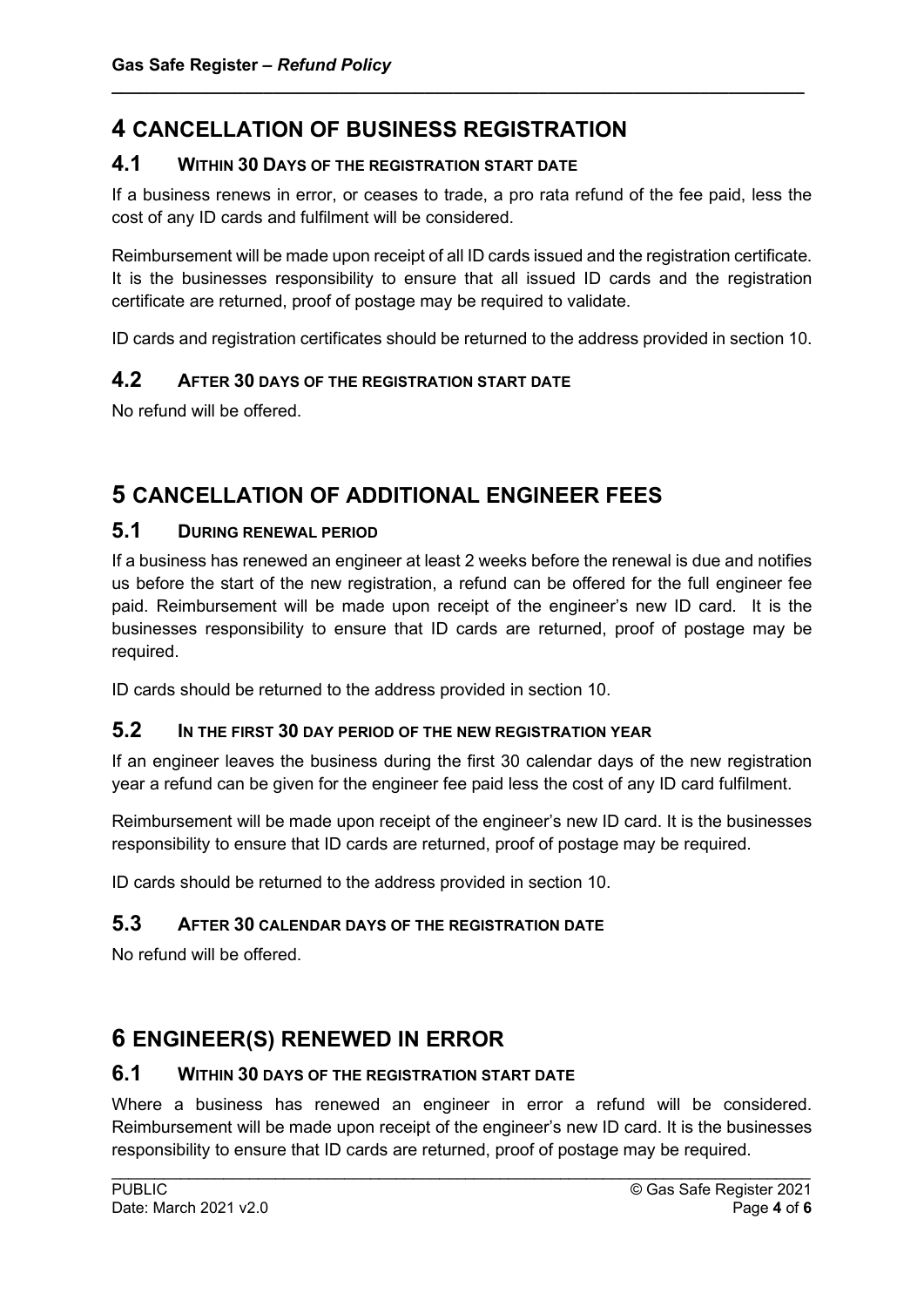ID cards should be returned to the address provided in section 10.

#### <span id="page-4-0"></span>**6.2 AFTER 30 DAYS OF THE REGISTRATION START DATE**

No refund will be offered.

## <span id="page-4-1"></span>**7 REQUESTS FOR REFUND OF NEW APPLICATIONS**

#### <span id="page-4-2"></span>**7.1 WITHIN 30 DAYS OF THE REGISTRATION START DATE**

If a business has made a new application and subsequently wishes to cancel the registration, a pro-rata refund of the current business registration fee paid will be offered, less the cost of any ID card- fulfilment will be considered.

**\_\_\_\_\_\_\_\_\_\_\_\_\_\_\_\_\_\_\_\_\_\_\_\_\_\_\_\_\_\_\_\_\_\_\_\_\_\_\_\_\_\_\_\_\_\_\_\_\_\_\_\_\_\_\_\_\_\_\_\_\_\_\_\_\_\_\_\_\_\_\_\_\_**

The one off application fee will not be refunded.

Reimbursement will be made upon receipt of all ID cards and the registration certificate. It is the businesses responsibility to ensure that ID cards and registration certificate are returned, proof of postage may be required.

ID cards and registration certificates should be returned to the address provided in section 10.

#### <span id="page-4-3"></span>**7.2 AFTER 30 DAYS OF THE REGISTRATION START DATE**

No refund will be offered.

### <span id="page-4-4"></span>**8 REQUESTS FOR REFUND OF REGISTRATION FEES WHERE A CHANGE OF TRADING TITLE HAS BEEN REFUSED**

If a business has applied for a change of trading title but this has been refused and a new application is required, no refund will be offered.

Consideration will be given on a case by case basis if any fees can be transferred to the new application, e.g. where the business has renewed the registration within the last 30 days.

Reimbursement will be made upon receipt of all ID cards and the registration certificate has been returned. It is the businesses responsibility to ensure that ID cards and registration certificate are returned, proof of postage may be required.

ID cards and registration certificates should be returned to the address provided in section 10.

## <span id="page-4-5"></span>**9 REFUND PAYMENTS**

Refunds will be made using the same methods of payment as used on the initial transaction unless agreed otherwise. Where payment has been made by cheque any reimbursement will be made via BACS.

\_\_\_\_\_\_\_\_\_\_\_\_\_\_\_\_\_\_\_\_\_\_\_\_\_\_\_\_\_\_\_\_\_\_\_\_\_\_\_\_\_\_\_\_\_\_\_\_\_\_\_\_\_\_\_\_\_\_\_\_\_\_\_\_\_\_\_\_\_\_\_\_\_\_\_\_\_\_\_\_\_